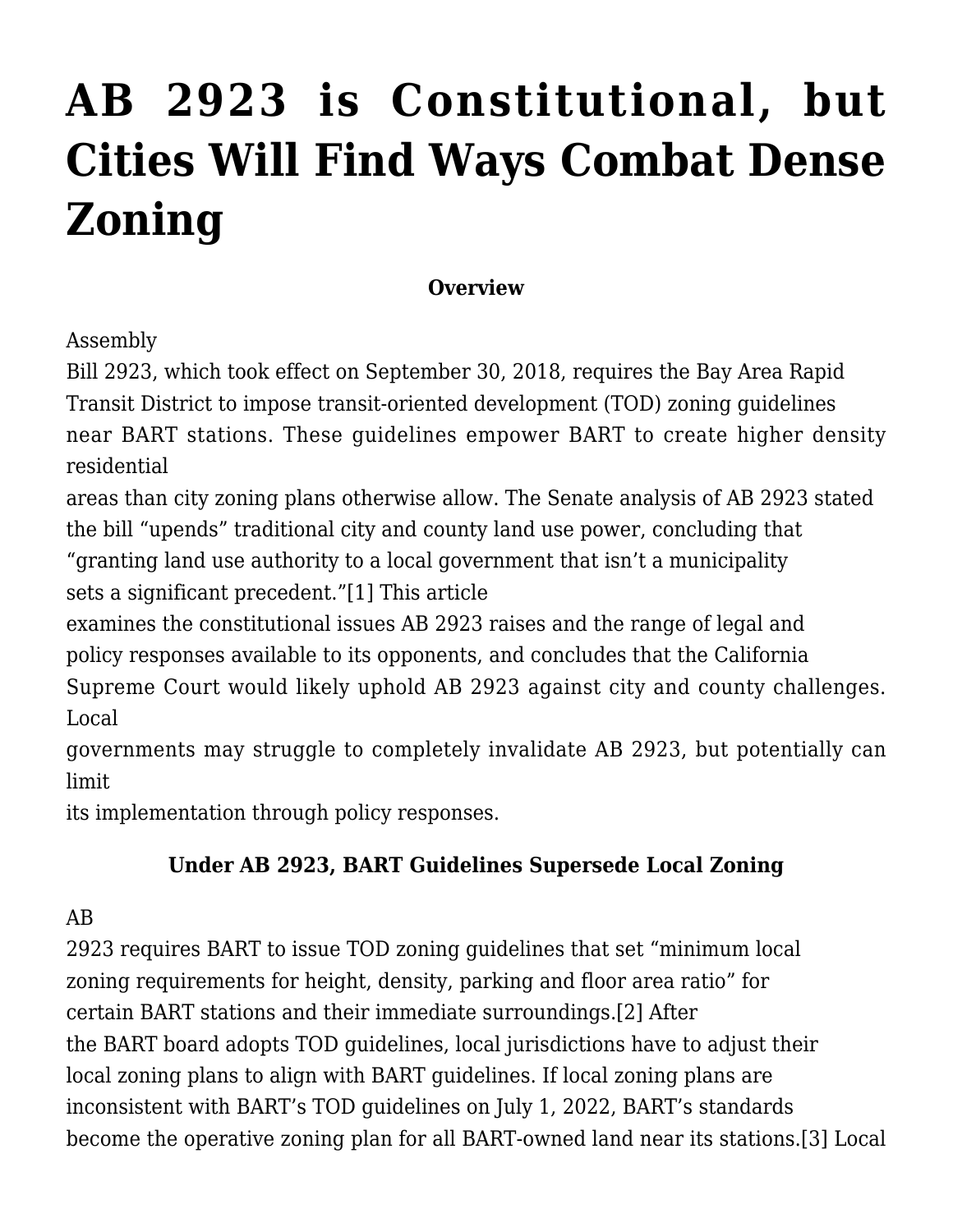zoning plans consistent with BART's standards will remain in effect.

## **Courts View BART as an Extension of the State Legislature**

#### BART,

a statutorily-created regional entity, has the authority to override the policies of cities (even those with constitutional charter powers) because BART is considered an extension of the legislature. Government Code sections 53090 and 53091 exempt

regional transit agencies from the contrary zoning policies of cities and counties. Courts have upheld these exemptions — empowering agencies to build lines that conflict with city or county general plans — because the availability of regional transit implicates statewide concerns.[\[4\]](#page--1-0)

AB 2923's opponents likely cannot invalidate, as a general category, all statutes that exempt transit agencies from charter city zoning power. In *Rapid Transit Advocates, Inc. v. Southern Cal. Rapid Transit Dist.*, the court held that the Southern California Rapid Transit District (SCRTD) need not comply with city or county general plans. The court held that the legislature's declared interest in supporting rapid movement of people and goods in the Los Angeles region implicated statewide concerns.[\[5\]](#page--1-0) The court characterized SCRTD as a "regional governmental body with statewide concerns" and "virtual autonomy in self-governance," thus upholding its plan that conflicted with the city general plan[.\[6\]](#page--1-0) BART functions in a similar regional manner as SCRTD, and BART's extra-municipal, regional effect is more apparent than the regional nature of SCRTD at issue in *Rapid Transit Advocates.* BART already operates across multiple cities, while in *Rapid Transit Advocates* the court found a regional effect even though the rail in question there was only being built within the borders of the city of Los Angeles.[\[7\]](#page--1-0) Just as the court in *Rapid Transit Advocates* held a rapid transit district in Southern California could override city zoning policies, a different court would likely find that BART is not categorically forbidden from overriding city zoning policies[.\[8\]](#page--1-0) Opponents of AB 2923 are more likely to succeed arguing either that no statewide concern is implicated by the particular policy elements of AB 2923, or that the solution to these statewide conerns is not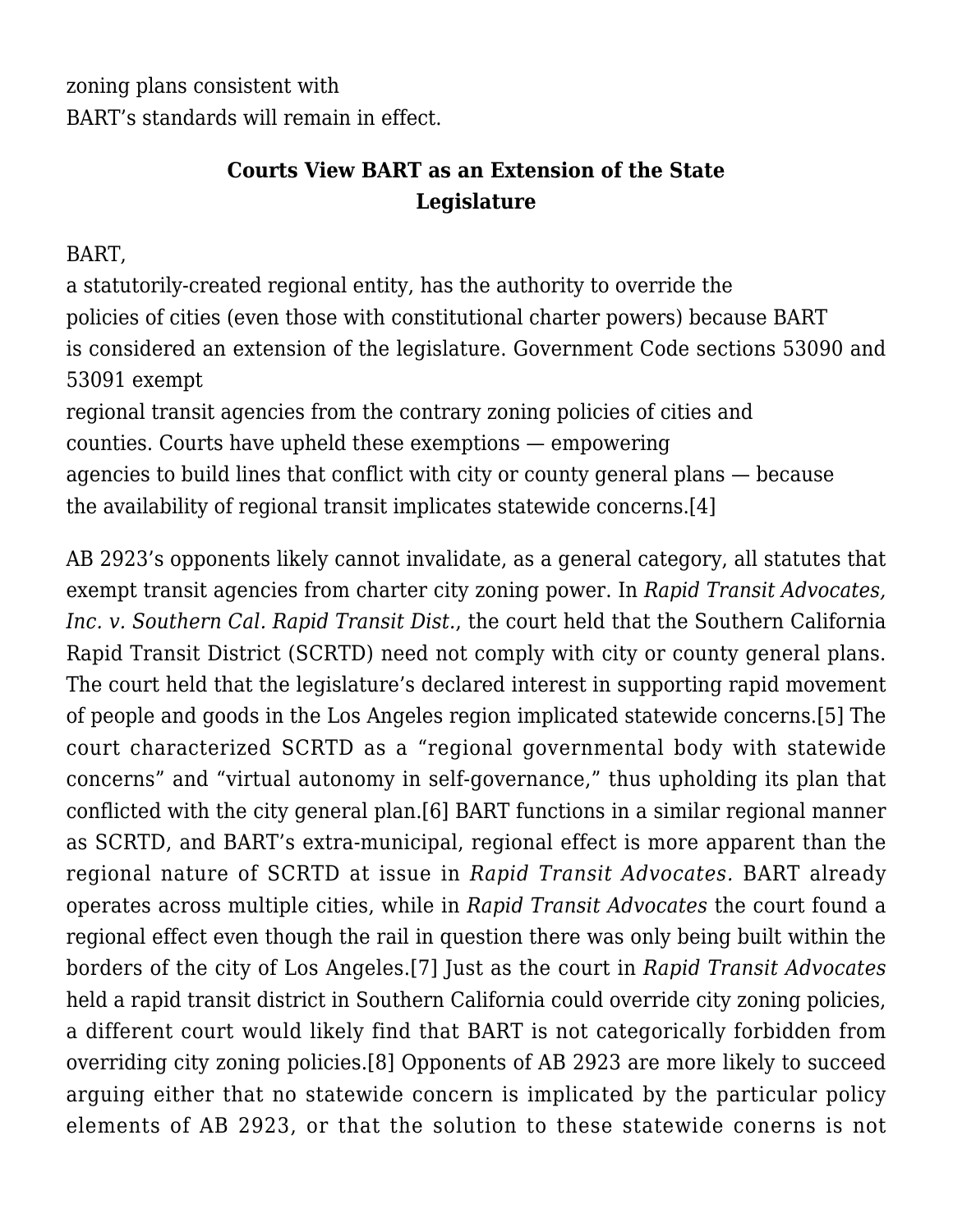## **The Municipal Affairs Test Governs Zoning Disputes Between BART and Cities**

## AB

2923's opponents could challenge BART-enacted dense zoning by arguing that it invades municipal affairs, but such a challenge would likely fail. California's constitution empowers charter cities to "make and enforce" ordinances concerning municipal affairs, subject to the restrictions of their "charters" and "general laws.["\[10\]](#page--1-0) Cities

and counties can similarly "make and enforce" ordinances that are "not in conflict with general laws."[\[11\]](#page--1-0) These

constitutional provisions allow charter cities, general law cities, and counties to exercise substantial control over local zoning, particularly in housing construction. But the state may override local policy when the issue transcends purely local concerns[.\[12\]](#page--1-0)

The

California Supreme Court articulated a four-part, "municipal affairs test" to resolve conflicts between charter cities and the state.[\[13\]](#page--1-0) A court

must first determine

whether a charter city's initiative implicates a municipal affair, then determine whether there is an actual conflict between the city's initiative and a state initiative.[\[14\]](#page--1-0) Next,

the court must analyze whether the statute implicates matters of "statewide concern.["\[15\]](#page--1-0) A charter

city's initiative will prevail if the statute does not implicate statewide concerns[.\[16\]](#page--1-0) Finally,

the court must determine whether the statute is "reasonably related" and "narrowly tailored" to the resolution of the statewide issue.[\[17\]](#page--1-0)

This necessarily is a fact-intensive inquiry, requiring a holistic examination of the disputed ordinance's circumstances.[\[18\]](#page--1-0)

Even court decisions that reference a more categorical approach still end up engaging in fact-specific anlaysis.[\[19\]](#page--1-0)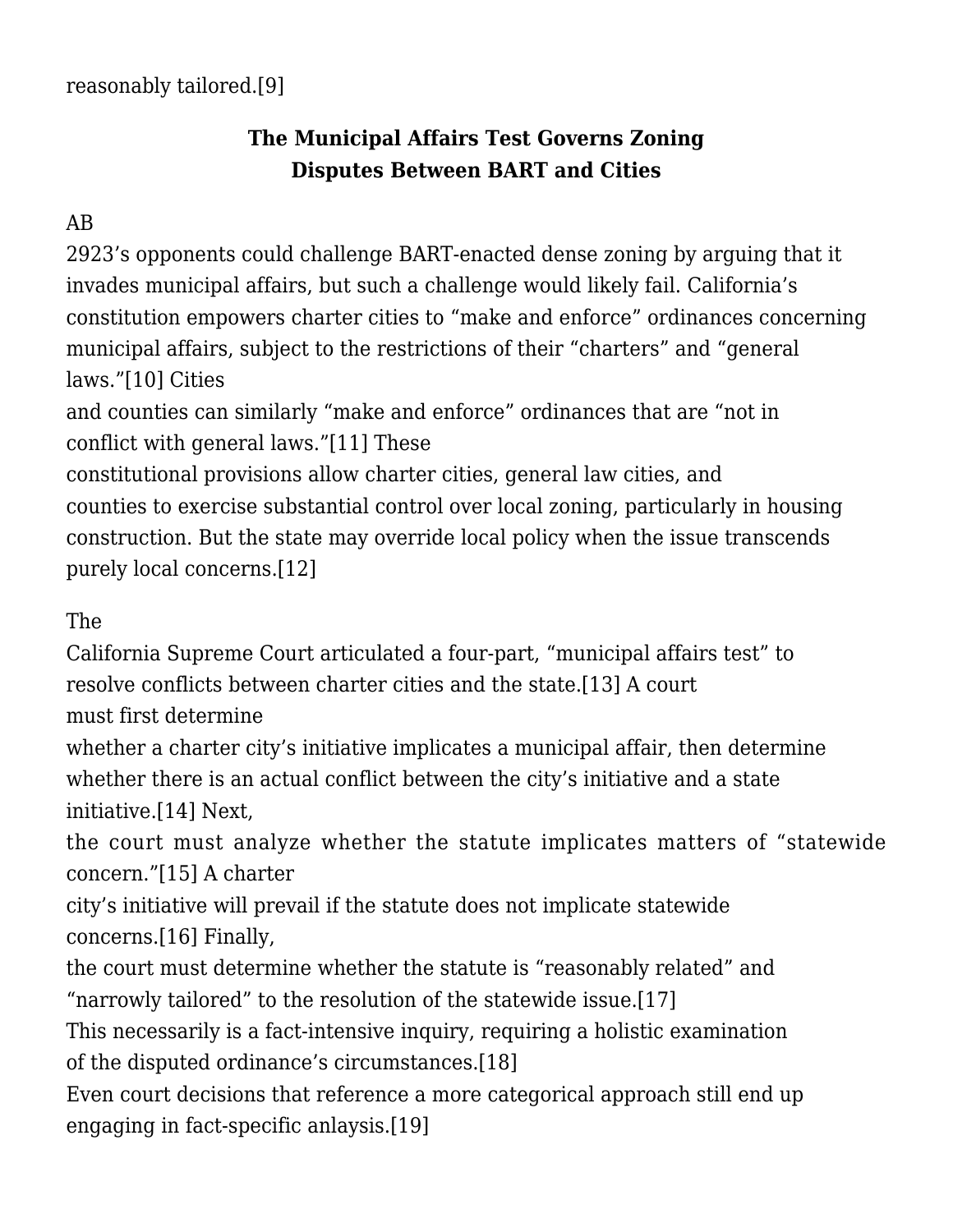### **AB 2923 Satisfies the Municipal Affairs Test**

A court would likely find that BART's inherently regional (as opposed to municipal) operation means that AB 2923 directly implicates regional and statewide concerns, which takes the zoning power in question out of a city's exclusive control. Accordingly, the court would conclude that AB 2923 trumps local zoning ordinances.

1. AB 2923 implicates matters of statewide concern.

#### As

an initial matter, a local ordinance that conflicts with BART-imposed zoning would satisfy the first two factors of the municipal affairs test: the conflicting ordinance would concern a municipal affair and a create actual conflict between city and state initiatives. The analysis below addresses whether AB 2923 covers issues of statewide concern and whether the legislative solutions are narrowly tailored and reasonably related to the resolution of the matter of statewide concern. This fact-specific analysis likely results in upholding AB 2923, because of the demonstrated extra-municipal effects of inadequate housing near BART and BART's extra-municipal operation.

2. Key factors in determining if an issue is statewide.

## Although

no single factor is determinative in characterizing an issue as either "municipal" or "statewide," courts have identified several factors that guide the analysis. Demonstrated *regional*

(as opposed to municipal) effects implicate statewide concerns[.\[20\]](#page--1-0) Courts require more than "indirect" claims of extra-municipal concerns.[\[21\]](#page--1-0) Instead, courts require the state to identify an extra-municipal dimension that "demonstrably transcend[s] identifiable municipal interests.["\[22\]](#page--1-0) Statewide action can be justified on the grounds of inadequate coordination among local authorities.[\[23\]](#page--1-0) Finally, expansive local ordinances that would otherwise be within local authority may be invalidated if they cause substantial extra-municipal harms[.\[24\]](#page--1-0)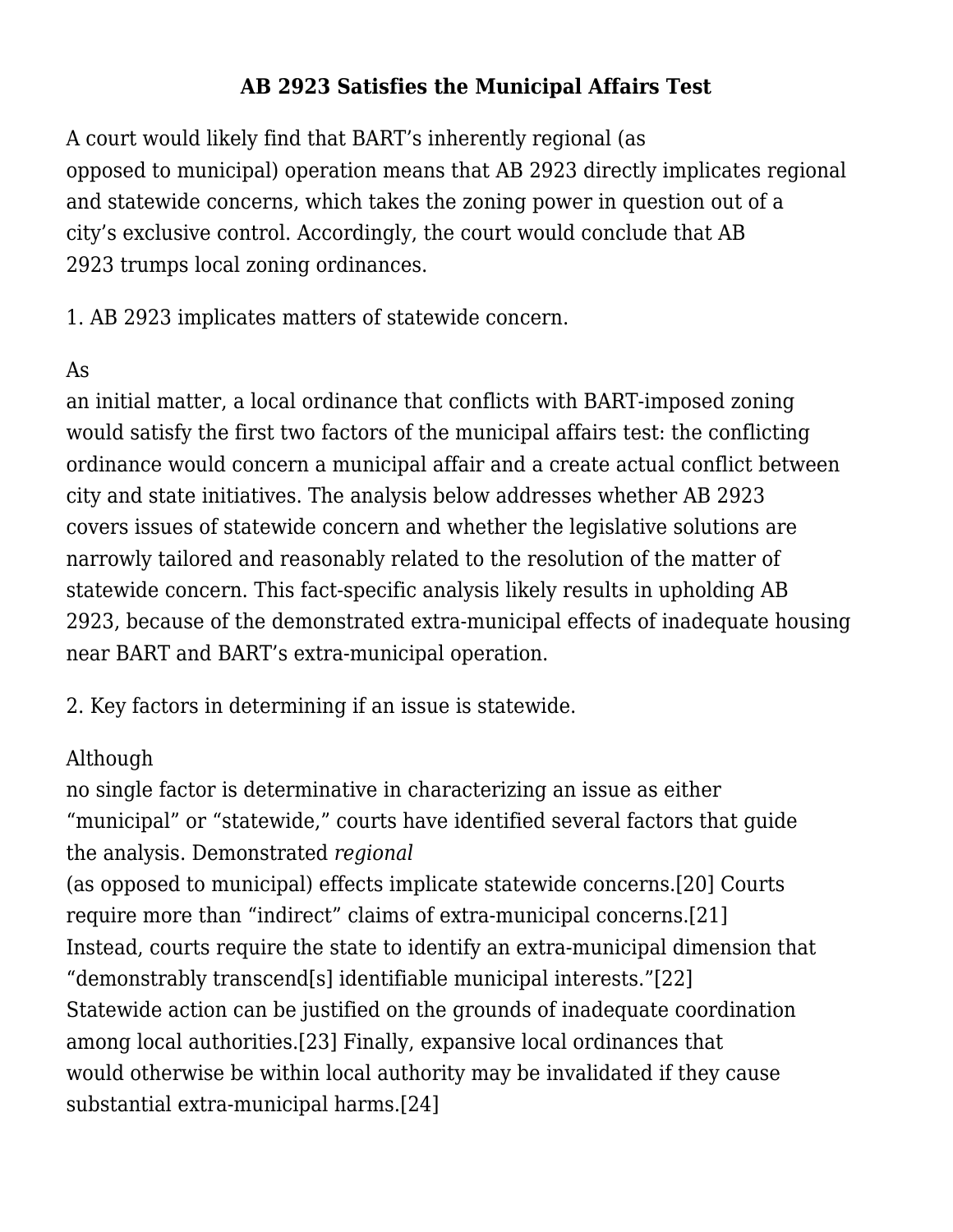#### Several

examples show how courts apply this analysis, generally finding in the state's favor:

- In *People ex rel. Younger*, the court held that the state may override typical local zoning control to address regional problems.[\[25\]](#page--1-0) The Tahoe Regional Planning Agency could override local zoning priorities because "only an agency transcending local boundaries can devise, adopt and put into operation solutions for the problems besetting the region as a whole."[\[26\]](#page--1-0) The court explicitly held that lack of collaboration between cities and counties could justify state action in the realm of zoning powers typically reserved for cities[.\[27\]](#page--1-0)
- In *California Federal Savings & Loan Assn.*, thecourt found that an otherwise municipal concern that affects an economic sector of statewide importance may become a matter of statewide concern[.\[28\]](#page--1-0) The charter city of Los Angeles imposed a tax on financial corporations that conflicted with the statewide rate[.\[29\]](#page--1-0) The court struck down this municipal business tax, even though business tax rates were typically within charter cities' powers[.\[30\]](#page--1-0) A fact-intensive analysis led the court to conclude that there was sufficient "statewide concern" regarding financial association tax rates and the statewide tax policy was "reasonably related" to addressing this policy issue[.\[31\]](#page--1-0)
- In *City of Vista*, a union sought to require a charter city to comply with a statewide prevailing wage law.[\[32\]](#page--1-0) The court held that state intrusion in areas typically reserved for charter cities requires more than the identification of "indirect" extra-municipal interests[.\[33\]](#page--1-0) The court found the union's claims about the regional impact of city wage levels lacked the requisite specificity and directness.[\[34\]](#page--1-0) The court held that allowing "indirect" claims about statewide effects to suffice would "eviscerate" charter city rule.[\[35\]](#page--1-0)
- In *Associated Home Builders*, the court held that city housing policies that affect "regional welfare" beyond city boundaries may fall outside of the constitutional grant of police powers to cities.[\[36\]](#page--1-0) Livermore voters passed an initiative to stop issuing residential building permits until certain local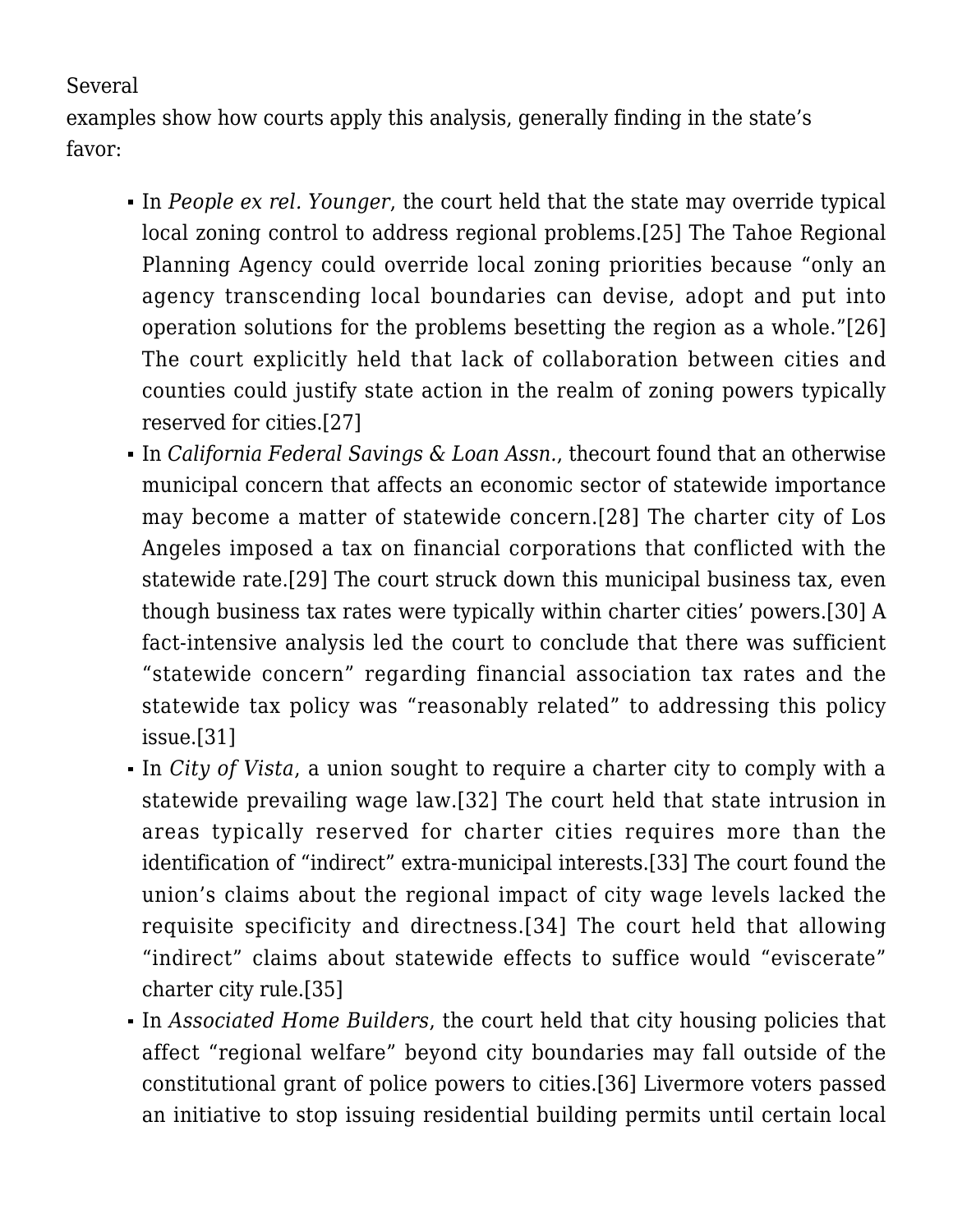infrastructure and education standards were met.[\[37\]](#page--1-0) The court acknowledged a general "regional welfare" limit on city police power in the context of housing, such that certain housing restrictions could so imperil regional standards as to be impermissible.[\[38\]](#page--1-0) The court found that this particular plaintiff did not include sufficient evidence of regional harm to overturn the initiative.[\[39\]](#page--1-0)

3. Applying these statewide factors to AB 2923

A

court would likely uphold AB 2923 because the effects of inadequate housing near BART and BART's operation extend beyond cities. AB 2923 compares favorably to the permissible state override in *California*

*Federal* and *Younger*, and it is

distinguishable from *Vista* because of

the demonstrable extra-municipal effects of inadequate housing near BART and BART's

regional operation.

AB 2923 satisfies the matters of statewide concern element because BART zoning guidelines implicate state housing and environmental policies. More housing near BART stations could help the state achieve its environmental goals by reducing vehicle travel. Arguably, AB 2923 helps address the statewide affordable housing crisis, which is particularly acute in the Bay Area. In *California Federal*, the court found a generally-stated claim about the statewide importance of a single policy issue satisfied the threshold for statewide concern[.\[40\]](#page--1-0) AB 2923 addresses multiple areas of statewide concern, including environmental and housing policy.

AB 2923 is distinguishable from the disfavored "indirect" claims the court found insufficient in *Vista* because BART already operates as a regional, not municipal, entity. In *Vista*, the immediate policy effects were constrained to a city because the wage levels would only apply within the city and any regional effects were incidental to the primary municipal goal.[\[41\]](#page--1-0) In contrast, BART is designed, governed, and used with regional goals in mind. BART's purpose is to address regional problems and create regional opportunities. BART's physical infrastructure spans the entire Bay Area, and BART users commute across the entire region. In 2017, BART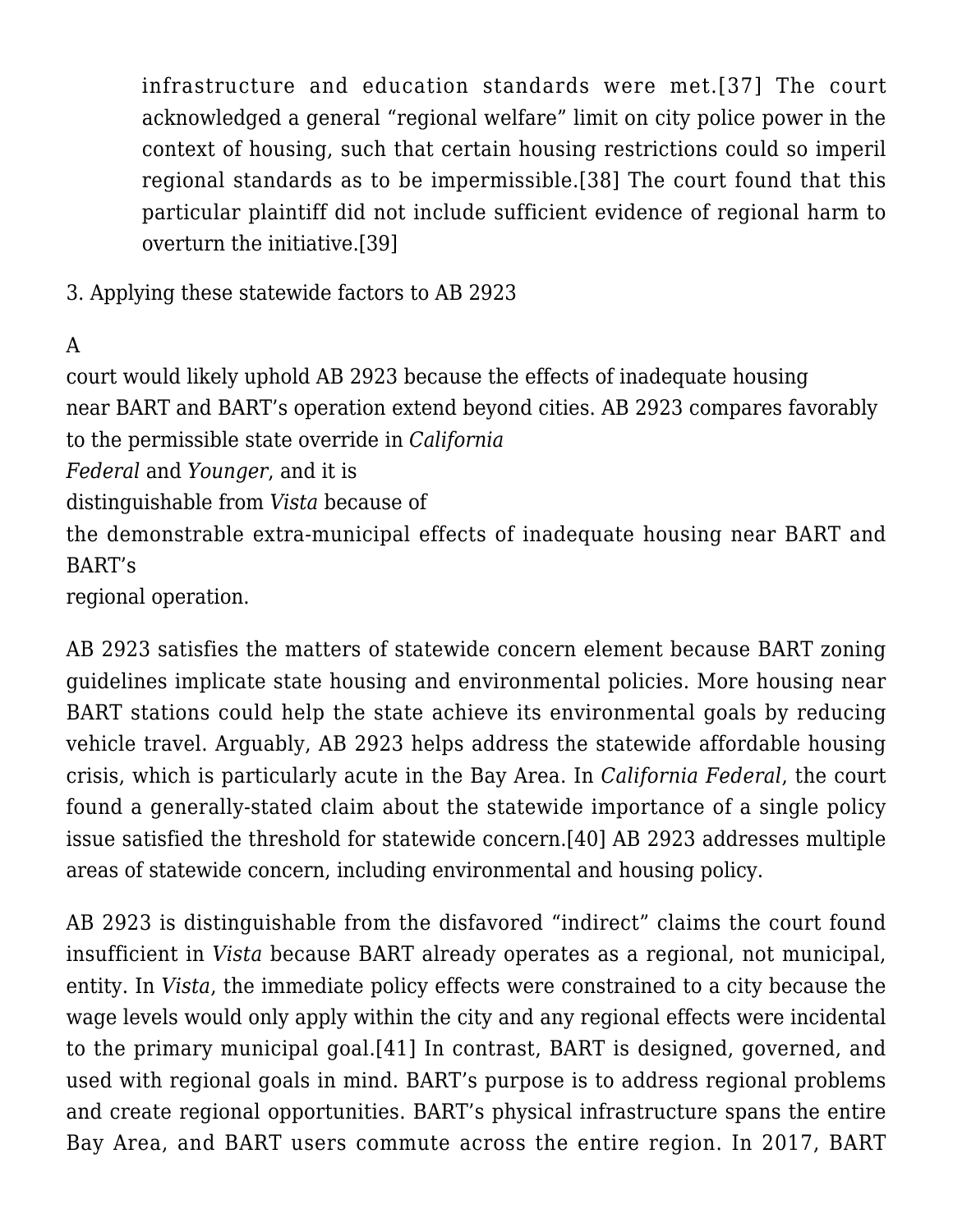transported millions of passengers through 4 counties, 46 stations, and 112 route miles[.\[42\]](#page--1-0)

## Due to BART's operations differing from

municipally-operated transit agencies (which are confined to single cities) BART's management of 46 stations across a large, densely-populated region of California "demonstrably transcends" municipal interests.[\[43\]](#page--1-0)

## BART

likely will argue that state interests are apparent because the state is acting through an established regional transit board that serves one of the state's largest regions. This is distinguishable from the state imposing a new requirement on cities based on speculative claims about the growing interconnectedness of the state. In supplementing BART housing, the state is not imposing a new regionalism that does not currently exist. Instead, the state is reacting to actual regional behavior, as BART stations and users by definition transcend purely municipal concerns. Given the California Supreme Court's previous receptiveness to similar arguments, BART is likely to prevail here.

## In

addition to framing AB 2923 as a proactive and forward-thinking new policy to address statewide concerns, AB 2923's supporters could also frame it as a *response* to city policies with harmful

extra-municipal effects. Those proponents could analogize to the conclusion in *Associated Home Builders* that certain

restrictive housing policies could have such harmful regional effects that they no longer fall within the "municipal affairs" protection.[\[44\]](#page--1-0) The proponents could identify similar findings in the legislative reports of AB 2923, which point to the region-wide effects of a series of city and county decisions that led to inadequate housing and transit networks.

4. AB 2923 is narrowly-tailored and reasonably related to statewide concerns about housing.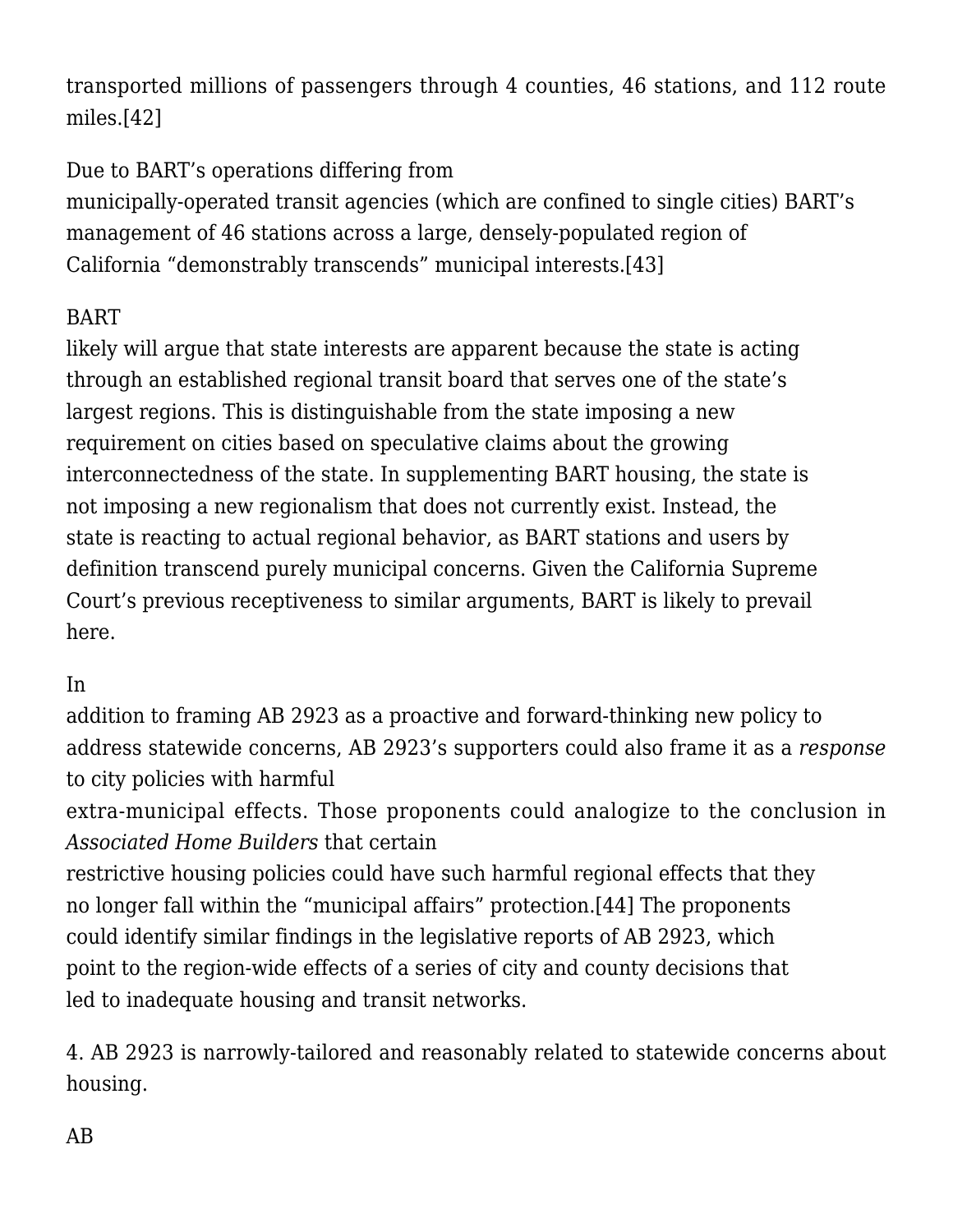2923 is reasonably-related and narrowly tailored to resolve a statewide concern because the bill is limited in scope.

AB 2923 allows BART to implement TOD only in areas immediately surrounding BART

stations. And AB 2923 only empowers BART to build housing at slightly higher levels than local zoning would otherwise allow. Although AB 2923 guidelines replace local zoning guidelines,

these standards are limited in that they can only add one story or 15 feet to what had previously been the "highest approved height." In *California Federal* the court found that a

limitation on a city's power to set tax rates for one type of financial institution did not completely undermine city taxing power.[\[45\]](#page--1-0) Here, a court is likely to similarly find that granting BART limited power to zone for slightly higher buildings in areas immediately surrounding BART stations would not completely undermine city zoning power.

## AB 2923 proponents could argue in

the alternative that even a factual finding that the zoning power in question significantly limits city power would not be legally determinative. The *California Federal* court compared the

statewide benefits with the minimal city burdens, yet explicitly declined to adopt the view that municipal affairs questions require a "comparative 'weighing.'"[\[46\]](#page--1-0)

AB 2923 proponents would only have to establish a sufficient statewide interest and a well-tailored solution, as opposed to proving that the state benefit clearly outweighs the city burden.

## AB

2923 would likely survive a challenge under a fact-intensive municipal affairs inquiry[.\[47\]](#page--1-0)

The state can show that AB 2923 addresses policy issues that extend beyond municipalities. It can also show BART operates in a genuinely regional capacity, as measured by its governance and physical infrastructure. That is likely sufficient to support state preemption.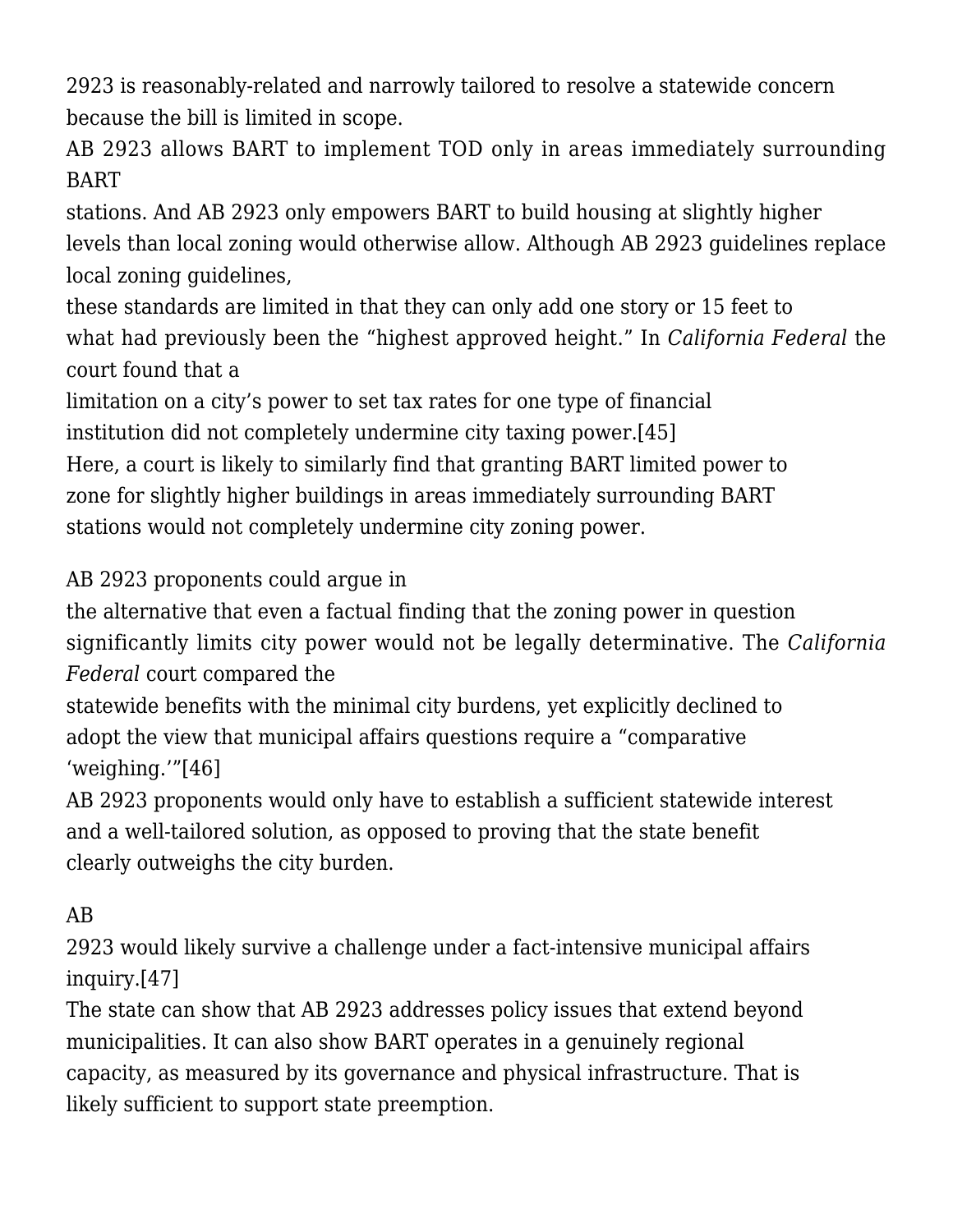### **Local Policy Measures Can Limit AB 2923**

## Although

AB 2923 likely survives municipal affairs review, local officials can limit the law's effectiveness through mitigation policies. For example, cities could charge regulatory fees

designed to address the perceived negative impacts of the additional dense housing built near transit. Officials may also attempt to pass measures that discourage implementing AB 2923, like taxes on all new housing projects or annual housing limits. Alternatively, cities and counties may encourage developers to build everywhere except near BART stations. Charter cities can enact high prevailing wage levels to discourage development near BART stations. Finally, cities and counties may impose new requirements in the building code that discourage all new housing construction.

#### Such

mitigation policies, however, cannot purposefully thwart AB 2923's goal of bolstering transit-oriented development.[\[48\]](#page--1-0)

Policy responses framed as mitigation measures must be narrowly tailored to address proven causal effects of AB 2923 (as opposed to addressing effects of other city policies or economic trends) or risk being struck down as preempted.[\[49\]](#page--1-0) If the state challenged a local mitigation ordinance, the court would return to the municipal affairs test and determine whether there is an actual conflict between state and local laws[.\[50\]](#page--1-0)

Next, the court would turn to a preemption analysis. There are three situations where a state law preempts a local ordinance: a local ordinance duplicates a state law; the local ordinance enters an area fully occupied by general law; or the local ordinance contradicts the state law[.\[51\]](#page--1-0)

#### A court would likely analyze

aggressive local efforts to thwart AB 2923's purposes under that last preemption category: contradiction. AB 2923's supporters could argue a city ordinance that effectively prevents the implementation of AB 2923's housing goals contradicts the purpose of AB 2923. In those situations, the most analogous set of city–state housing policy preemption cases involve conflicts over tenant and landlord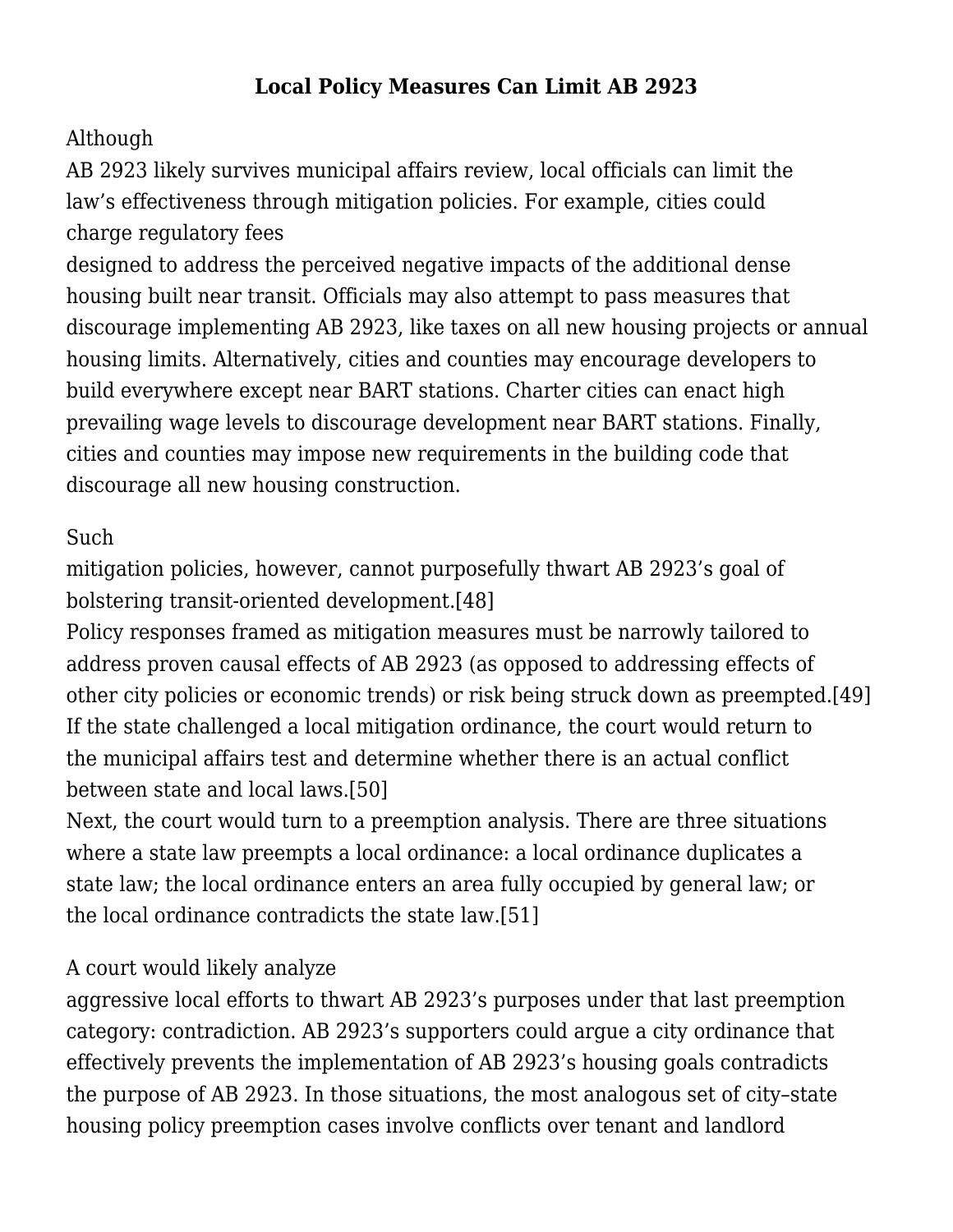protections, where city officials frustrated with statewide landlord protections passed tenant protection measures.[\[52\]](#page--1-0)

For example, in *Coyne v. City and County of San Francisco*, the court held that city policies contradict state law when the policies impose prohibitive prices on the asserted state policy goal*.*[\[53\]](#page--1-0) There, the court examined San Francisco's attempts to mitigate effects of the Ellis Act, which empowered landlords to stop renting certain properties.[\[54\]](#page--1-0) In response to the state legislation, San Francisco passed a series of laws to support displaced tenants — including one that required landlords to make relocation payments for up to two years.[\[55\]](#page--1-0) The court analyzed San Francisco's ordinance under the "prohibitive prices" standard, which required the challenging landlords to show that the tenant displacement payments were so high as to effectively bar them from exiting the market.[\[56\]](#page--1-0) The court concluded that the tenant displacement fees were so exorbitant and extended over such a long time period they effectively prohibited landlord exit[.\[57\]](#page--1-0)

The *Coyne* case shows that courts will not always defer to conclusory city claims about the need to mitigate a state action's effects.[\[58\]](#page--1-0) San Francisco defended the high price of the tenant eviction payments as a necessary response to the effects of spiraling rents.[\[59\]](#page--1-0) The city argued that the state action (allowing more evictions) was the primary factor causing these spiraling rents.[\[60\]](#page--1-0) Instead, the court found that the city's comprehensive rent control program, not the state action, was the more likely causal factor in displaced tenants facing higher rents[.\[61\]](#page--1-0)

Shrewd local officials could likely

craft policies that limit the effectiveness of AB 2923's housing goals while still complying with the *Coyne* standards

for contradiction preemption. The prohibitive price standard would still allow cities or counties to pass a range of fees or regulatory measures that increase the price for developers to build housing without creating a "prohibitive price." The *Coyne* court did not articulate

bright line rules about what percentage of cost created a disfavored "ransom." Consequently,

a city is free to argue a 10% developer fee for the enhanced infrastructure costs and congestion associated with more housing falls well short of the *Coyne*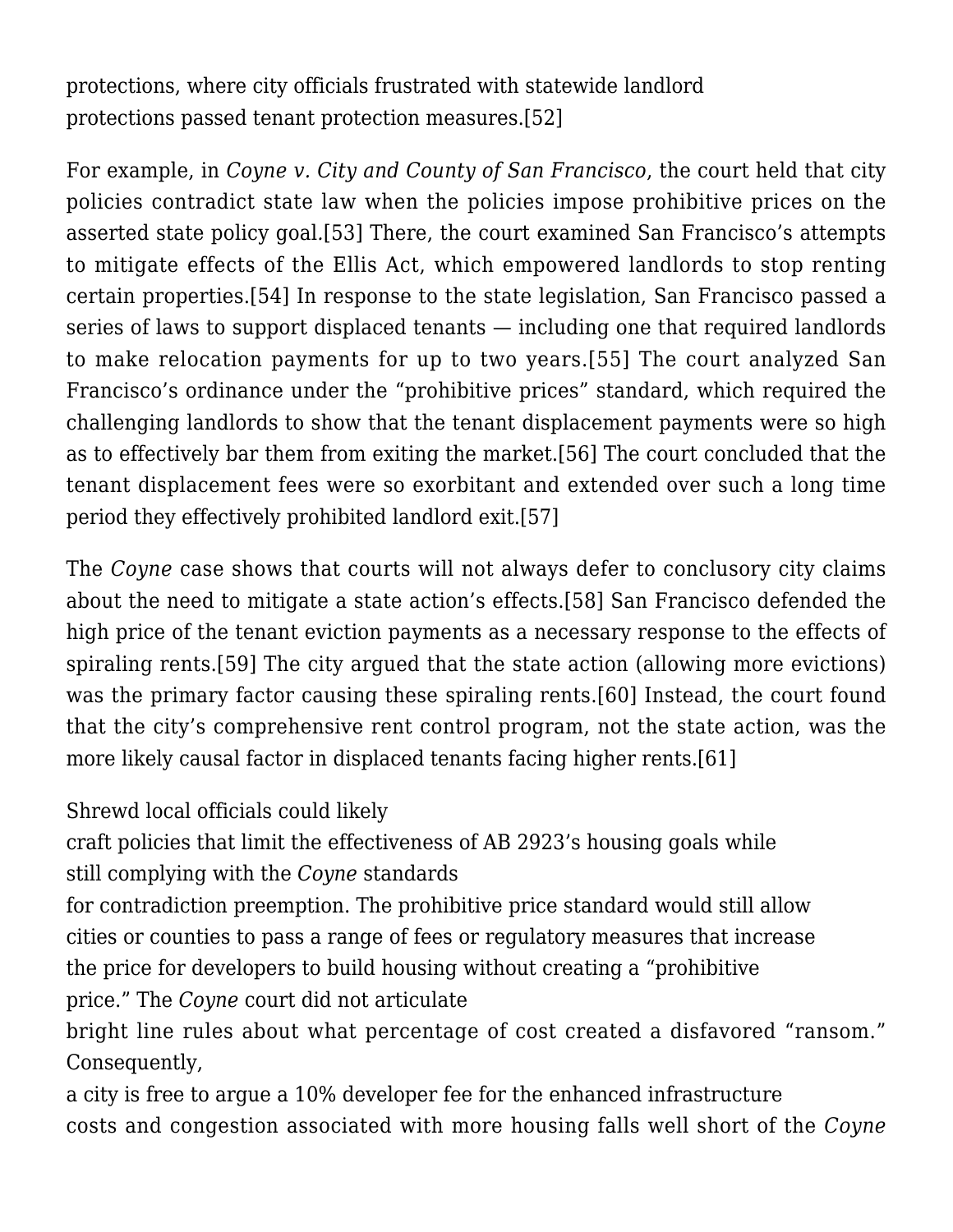"ransom" standard*.*[\[62\]](#page--1-0) Similarly, a county may impose new permit restrictions or fees or building codes that either directly or indirectly increase costs by 5%, which is easily distinguishable from *Coyne's* "ransom" standard.

In defending any policies that

increase the costs of fulfilling AB 2923's housing goals, cities or counties could rely on local tenant protections that survived state law preemption analysis. Courts have found a wide range of city housing policies did not contradict state landlord protection laws, including a payment of \$13,500 to tenants, the provision of temporary replacement housing, and the delay of no-fault evictions[.\[63\]](#page--1-0) Cities

and counties could therefore impose a variety of fees and cost-increasing regulations. Courts might consider smaller fees more analogous to the permissible displacement fees in *Pieri* and the replacement requirements in *Lincoln Place* than the impermissible "ransom" level fee in *Coyne.*

Any mitigation policies would need to

be framed in a manner that identifies the causal connection between AB 2923 zoning requirements and the enacted policy measures. The *Coyne* court found the city failed to show that tenant displacement fees were necessary to mitigate the effects of the state's Ellis Act, as

opposed to mitigating the effects of other city policies.[\[64\]](#page--1-0)

This requires local officials to explicitly identify the necessary connection between the fees or other cost-increasing measures and the effects of denser housing near BART. For example, city officials chould calculate any development impact fees based on the difference between pre-AB 2923 development and the expanded development allowed by AB 2923, as opposed to unrelated city-wide changes in development patterns.

The ideal scenario for local officials seeking to mitigate AB 2923 would be a range of different local government entities independently enacting fees or regulations that indirectly increased the cost of building housing in compliance with AB 2923. In this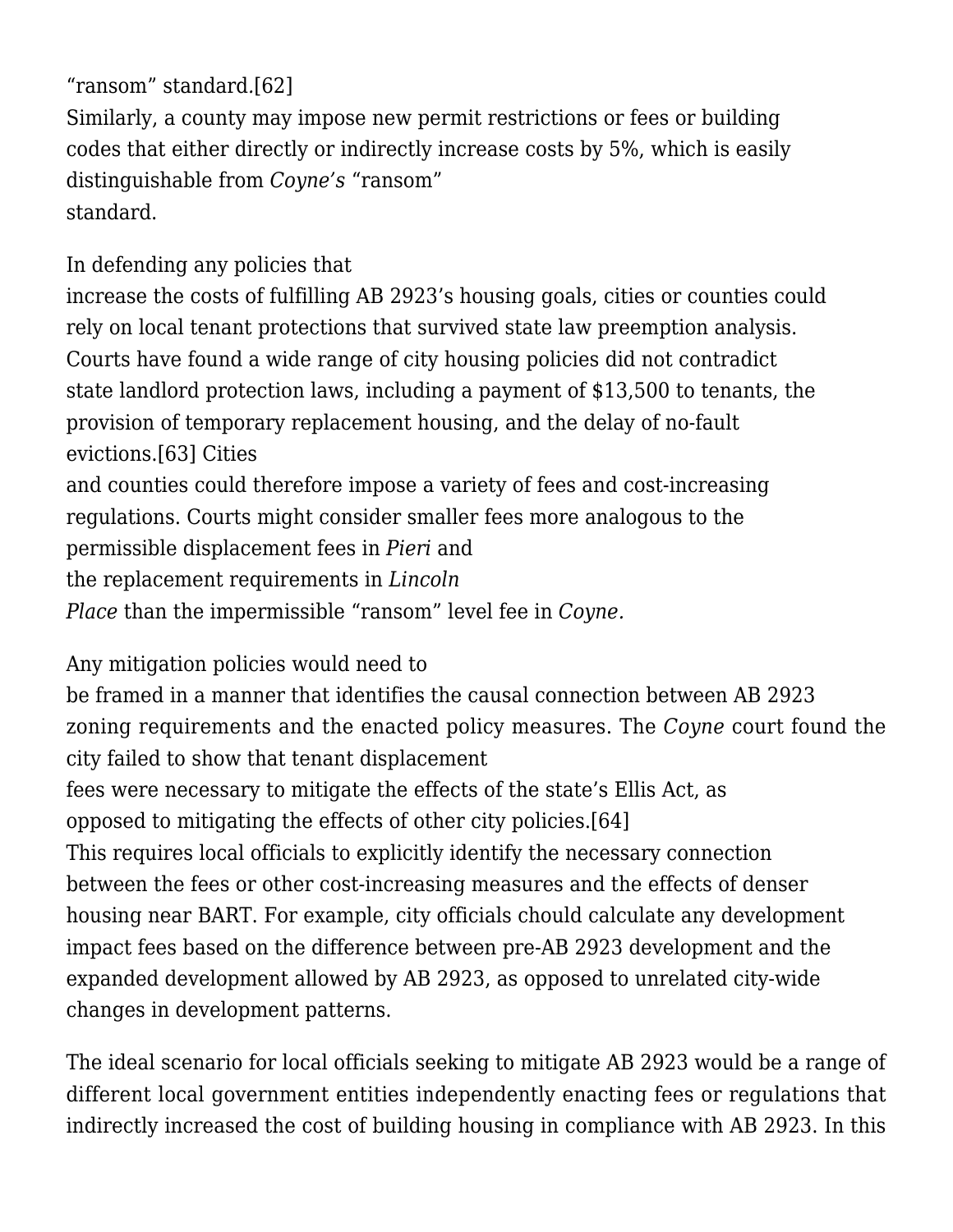scenario, no single fee or regulation would create the a dramatic price increase the *Coyne* decision disapproved.[\[65\]](#page--1-0) Yet in the aggregate these discrete programs by cities, counties, and BART officials would collectively increase the costs of housing near BART so much that it would discourage private housing construction.

## For example, a charter city could

raise the prevailing wage for projects involving city funds, which may indirectly implicate certain infrastructure or affordable housing projects near BART stations. Another city could impose building code inspection or aesthetic standards that limit the desirability of new construction, or devote more staff time to investigating potential health impacts associated with TOD projects. A county could increase the cost of housing by limiting the number of permits it issues every year. A neighboring county might create an expedited permit approval process for housing not near transit. Collectively, these independent actions may raise both the actual and perceived costs of construction near BART to a point that seriously discourages private developers from implementing the AB 2923's housing goals. Although developers and government entities that support AB 2923 could attempt to stop obstructionist local government entities in a single lawsuit, the diffuse nature of the actions would make it more difficult to identify and to remedy the obstructionist tactics. Courts may struggle to parse the various motives: some local governments may have acted pretextually, while others

may have acted with genuine and permissible mitigation motives.

## Even if a court finds that a statewide

interest in TOD near BART trumps local autonomy in a general challenge to AB 2923, local entities can still exert their interests by controlling aspects of zoning. These officials, alongside effective legal counsel, can craft policies that limit AB 2923 in a way that falls short of impermissible obstruction of state law.

## **Conclusion**

Given BART's regional effects and

operation, AB 2923 would likely survive a constitutional challenge under the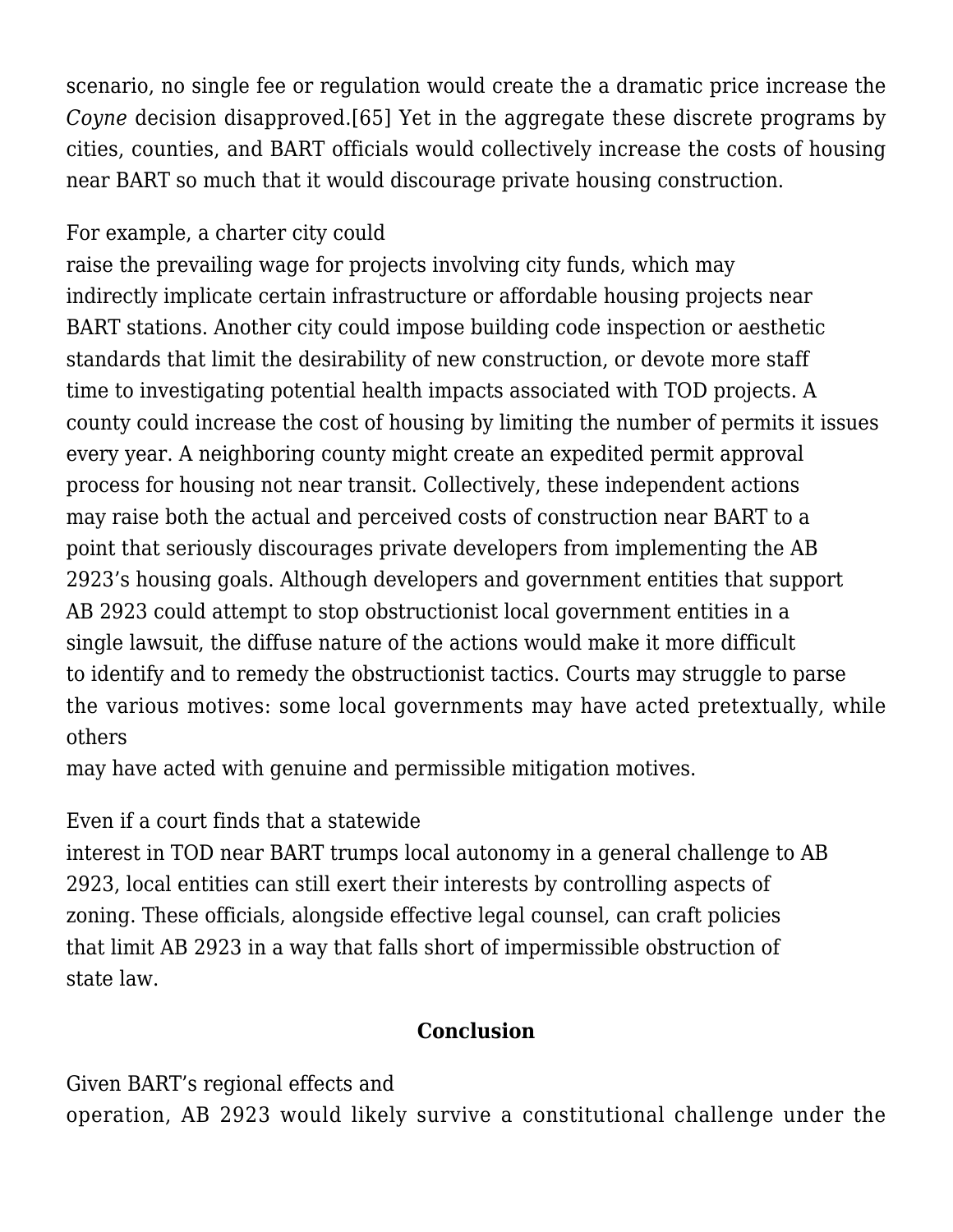municipal

affairs test. But local officials opposed to AB 2923 can still pass a range of laws that limit the effects of AB 2923. These opposing strategies probably will require the courts to analyze the interplay between AB 2923 and municipal affairs for years to come. For AB 2923's opponents, even a defeat in the initial legal challenge will yield valuable insights that can be applied in future litigation. These insights will help local officials craft policies that fit their local preferences for development without impermissibly obstructing AB 2923. Regardless of the outcome in any particular dispute, courts will continue to face the difficult task of balancing the constitutional guarantee of local autonomy with the need for regional and statewide action.

—o0o—

Oliver Rosenbloom is a second-year student at Berkeley Law.

[\[1\]](#page--1-0) [Sen.](https://leginfo.legislature.ca.gov/faces/billAnalysisClient.xhtml?bill_id=201720180AB2923)

[Rules Com., Off. Of Sen Floor Analyses, 3d reading analysis of AB 2923 as](https://leginfo.legislature.ca.gov/faces/billAnalysisClient.xhtml?bill_id=201720180AB2923) [amended August 17, 2018](https://leginfo.legislature.ca.gov/faces/billAnalysisClient.xhtml?bill_id=201720180AB2923).

## [\[2\]](#page--1-0) 2017 Bill Text CA A.B. 2923,

Legislative Counsel's Digest. All subsequent references to AB 2923 are also from this source, accessible at the California Legislative Information Website (https://leginfo.legislature.ca.gov).

[\[3\]](#page--1-0) The BART

TOD zoning guidelines become binding on "any BART-owned parcels that are at least 75% within ½ mile of any existing or planned BART station entrance."

[\[4\]](#page--1-0) *[Rapid](https://scholar.google.com/scholar_case?case=7240780328055759975&q=185+Cal.App.3d+996,+&hl=en&as_sdt=2006) [Transit Advocates, Inc. v. Southern Cal. Rapid Transit Dist. \(1986\)](https://scholar.google.com/scholar_case?case=7240780328055759975&q=185+Cal.App.3d+996,+&hl=en&as_sdt=2006)* at 1000–01 (holding that the Southern California Rapid Transit District need not comply with city or county general plans).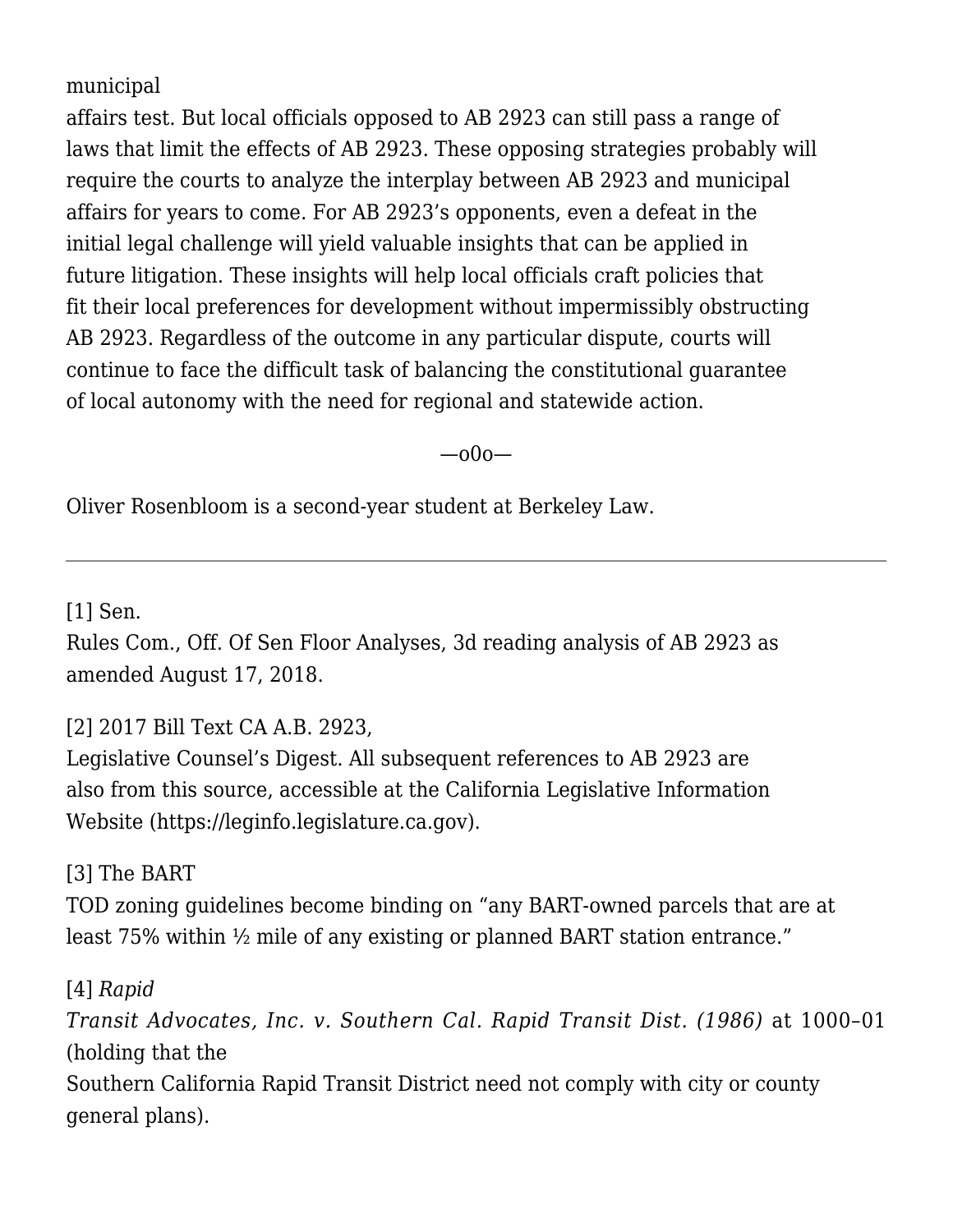[\[5\]](#page--1-0) *Id.* at 1002.

[\[6\]](#page--1-0) *Id.* at 1000.

[\[7\]](#page--1-0) *Id*. at 1000.

[\[8\]](#page--1-0) *Id.* at 1002.

[\[9\]](#page--1-0) See *[California](https://scholar.google.com/scholar_case?case=13398148860947069229&q=54+Cal.3d+1&hl=en&as_sdt=2006) [Federal Savings & Loan Assn. v. City of Los Angeles \(1991\)](https://scholar.google.com/scholar_case?case=13398148860947069229&q=54+Cal.3d+1&hl=en&as_sdt=2006)* at 17, 24 [hereafter *California Federal*].

[\[10\]](#page--1-0) Cal. Const., Art. XI, § 5

[\[11\]](#page--1-0) Cal. Const., Art. XI, § 7

[\[12\]](#page--1-0) See *California Federal*, *supra* note 9,at 17 (holding that state legislative action requires a "dimension demonstrably transcending identifiable municipal interests").

[\[13\]](#page--1-0) *Id.* at 16–17.

[\[14\]](#page--1-0) *Ibid.*

[\[15\]](#page--1-0) *Id.* at 17.

[\[16\]](#page--1-0) *Ibid.*

[\[17\]](#page--1-0) *Ibid.*

[\[18\]](#page--1-0) *Id.* at 17 (stating that resolving

municipal affairs questions requires "ad hoc intuition informed by pragmatic common sense rather than a rigid fidelity to some theoretical mode").

[\[19\]](#page--1-0) See *[State](https://scholar.google.com/scholar_case?case=5285380165536090584&q=54+Cal.4th+547&hl=en&as_sdt=2006) [Building & Construction Trades Council of California v. City of Vista](https://scholar.google.com/scholar_case?case=5285380165536090584&q=54+Cal.4th+547&hl=en&as_sdt=2006)*(2012) [hereafter *Vista*] at 557.The court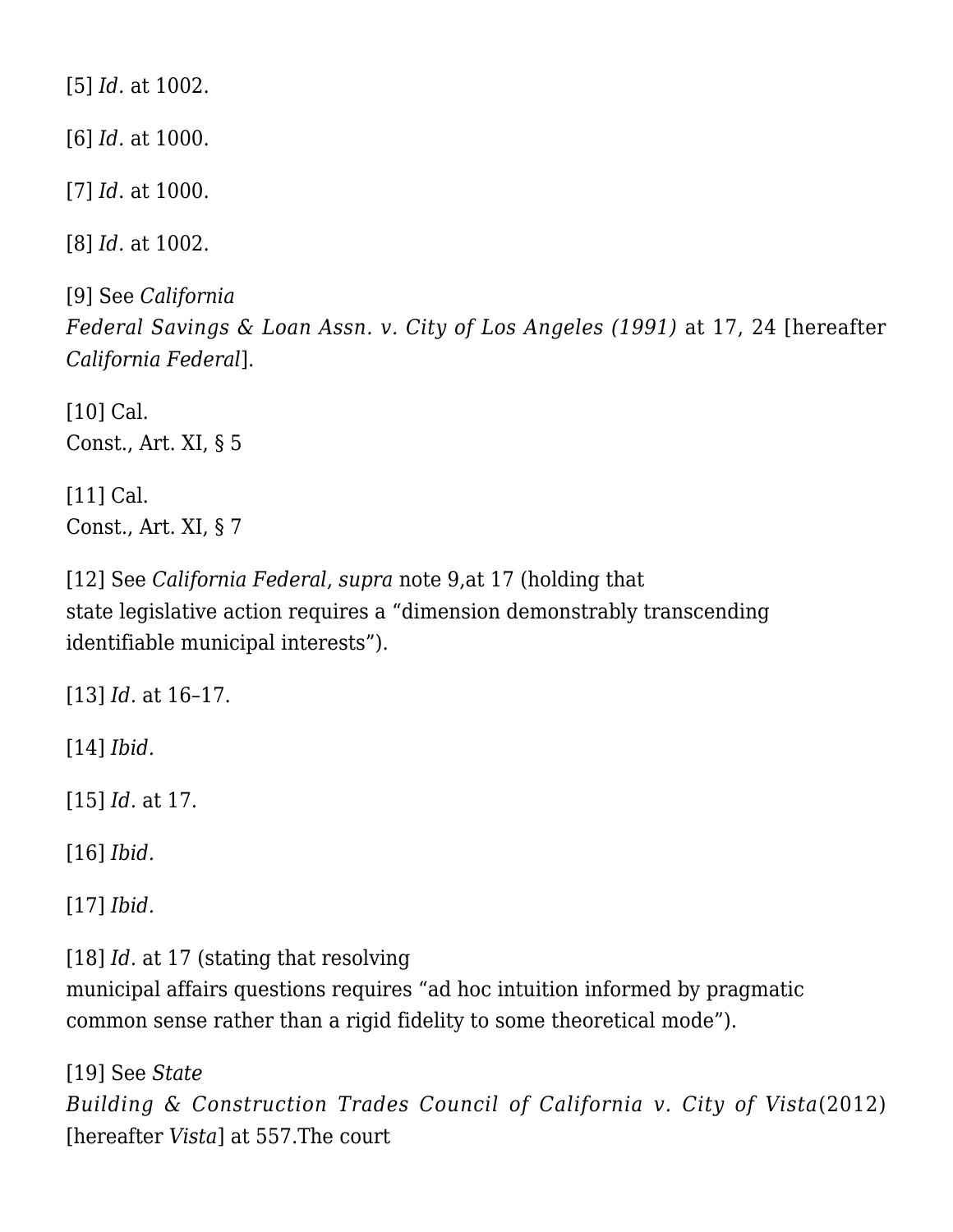insisted on a category-driven legal analysis, yet also engaged in factual analogizing and distinguishing, holding that the "inquiry is not wholly removed from historical, and hence factual, realities."

[\[20\]](#page--1-0) *[People](https://scholar.google.com/scholar_case?case=9628221900162190762&q=5+Cal.3d+480&hl=en&as_sdt=2006) [ex rel. Younger v. County of El Dorado](https://scholar.google.com/scholar_case?case=9628221900162190762&q=5+Cal.3d+480&hl=en&as_sdt=2006)* (1971); *[Committee](https://scholar.google.com/scholar_case?case=17378612935224796638&q=45+Cal.3d+491&hl=en&as_sdt=2006) [of Seven Thousand v. Superior Court](https://scholar.google.com/scholar_case?case=17378612935224796638&q=45+Cal.3d+491&hl=en&as_sdt=2006)* (1988) at 505 (holding that in the context of a dispute over city development fees, "s*tatewide* refers to all matters of more than local concern and thus includes matters the impact of which is *primarily regional rather than truly statewide.*").

[\[21\]](#page--1-0) *Vista*, *supra* note 19,at 562.

[\[22\]](#page--1-0) See *California Federal*, *supra* note 9 at 17.

[\[23\]](#page--1-0) *Younger*, *supra* note 20, at 497–98.

[\[24\]](#page--1-0) See *[Associated](https://scholar.google.com/scholar_case?case=15479987272763509129&q=18+Cal.3d+582+&hl=en&as_sdt=2006)*

*[Home Builders etc., Inc. v. City of Livermore \(](https://scholar.google.com/scholar_case?case=15479987272763509129&q=18+Cal.3d+582+&hl=en&as_sdt=2006)*1976) at 601 (holding that "if a restriction

significantly affects residents of surrounding communities, the constitutionality of the restriction must be measured by its impact not only upon the welfare of the enacting community, but upon the welfare of the surrounding region.").

[\[25\]](#page--1-0) *Younger*, *supra* note 20, at 493–94.

[\[26\]](#page--1-0) *Ibid*.

[\[27\]](#page--1-0) *Ibid*.

[\[28\]](#page--1-0) *California Federal*, *supra* note 9, at 7.

[\[29\]](#page--1-0) *Id.* at 6.

[\[30\]](#page--1-0) *Id.* at 7.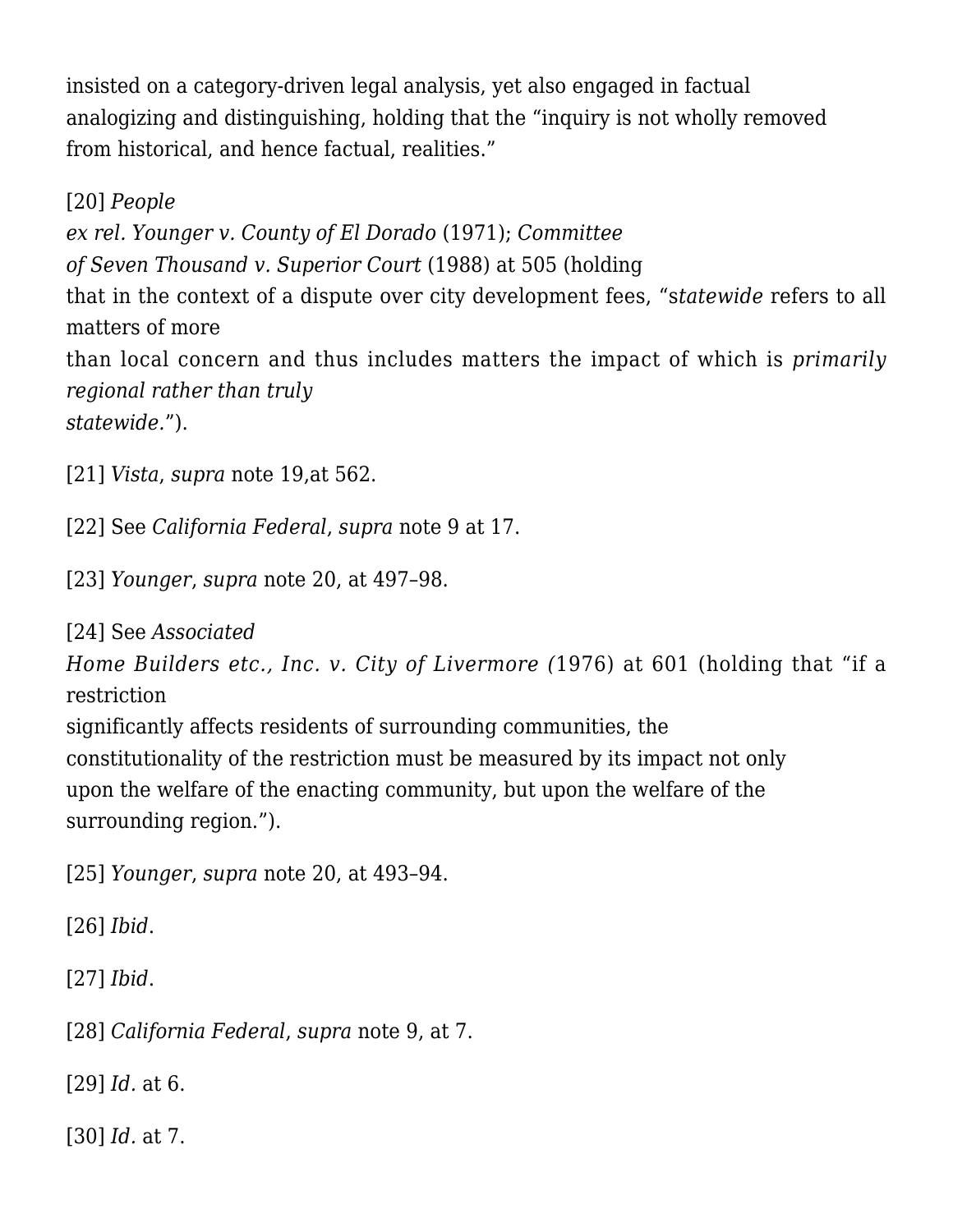[\[31\]](#page--1-0) *Id.* at 17.

[\[32\]](#page--1-0) *Vista*, *supra* note 19, at 532.

[\[33\]](#page--1-0) *Id.* at 562.

[\[34\]](#page--1-0) *Id.* at 562.

[\[35\]](#page--1-0) *Ibid*.

[\[36\]](#page--1-0) *Associated Home Builders*, *supra* note 24, at 607.

[\[37\]](#page--1-0) *Id.* at 588.

[\[38\]](#page--1-0) *Id.* at 601.

[\[39\]](#page--1-0) *Id.* at 610.

[\[40\]](#page--1-0) *California Federal*, *supra* note 9, at 23–24.

[\[41\]](#page--1-0) *Vista*, *supra* note 19, at 562.

[\[42\]](#page--1-0) BART 2018 Factsheet, https://www.bart.gov/sites/default/files/docs/2018\_BART%20Factsheet.pdf

[\[43\]](#page--1-0) *See California Federal*, *supra* note 9, at 17.

[\[44\]](#page--1-0) *Associated Home Builders*, *supra* note 24, at 601.

[\[45\]](#page--1-0) See *California Federal*, *supra* note 9, at 24–25.

[\[46\]](#page--1-0) *Ibid*.

[\[47\]](#page--1-0) Even if a court engaged in a

category-driven analysis, as articulated in *Vista*,

AB 2923 opponents could show that zoning and housing are not purely municipal concerns. Case law supports limits on city powers to control zoning when city zoning policies also affect regional or statewide concerns. See *Younger*, *supra* note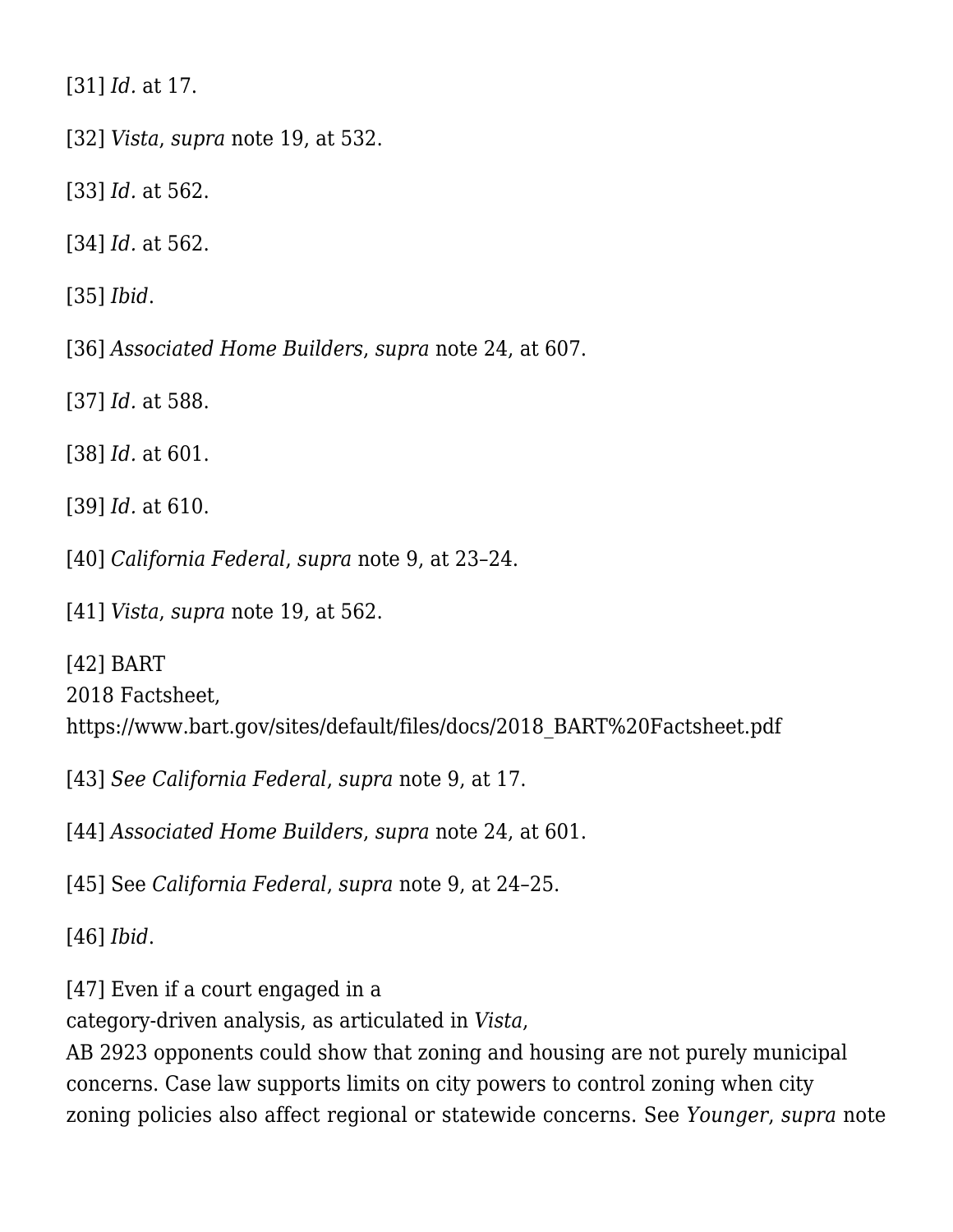20, at 493–94 (upholding state-created regional agency's authority to implement zoning guidelines that would control over county and city zoning); See *Associated Home Builders*, *supra* note 24 (holding that city housing policies may be overturned if they have significant negative regional impacts). More recently, the court of appeal invalidated a charter city housing ordinance that conflicted with state policy. *See [Coyne](https://scholar.google.com/scholar_case?case=17240540585482041421&q=9.+Cal.App.5th+1215+&hl=en&as_sdt=2006) [v. City and County of San Francisco \(2017\)](https://scholar.google.com/scholar_case?case=17240540585482041421&q=9.+Cal.App.5th+1215+&hl=en&as_sdt=2006)*

(holding that state law concerning rent control procedures overrides conflicting city tenant protection policies.)

[\[48\]](#page--1-0) See *[American](https://scholar.google.com/scholar_case?case=2189139259259531793&q=34+Cal.4th+1239&hl=en&as_sdt=2006)*

*[Financial Services Assn. v. City of Oakland](https://scholar.google.com/scholar_case?case=2189139259259531793&q=34+Cal.4th+1239&hl=en&as_sdt=2006)* (2005) at 1272

(holding that "municipal ordinances that have been found to be preempted have been seen as subverting, in some tangible way, the purpose and intent of the state statute.")

[\[49\]](#page--1-0) See *[Coyne](https://scholar.google.com/scholar_case?case=17240540585482041421&q=9.+Cal.App.5th+1215+&hl=en&as_sdt=2006)*

*[v. City and County of San Francisco \(2017\)](https://scholar.google.com/scholar_case?case=17240540585482041421&q=9.+Cal.App.5th+1215+&hl=en&as_sdt=2006)*

at 1230–31 (striking down a tenant displacement mitigation policy for failing to show a clear causal connection between the need for the policy and state eviction legislation.)

[\[50\]](#page--1-0) See *California Federal*, *supra* note 9, at 16–17.

[\[51\]](#page--1-0) *[Sherwin-Williams](https://scholar.google.com/scholar_case?case=12922964093740094998&q=4+Cal.4th+893&hl=en&as_sdt=2006)*

*[Co. v. City of Los Angeles](https://scholar.google.com/scholar_case?case=12922964093740094998&q=4+Cal.4th+893&hl=en&as_sdt=2006)* (1993) at 897.

[\[52\]](#page--1-0) See *Coyne*, *supra* note 49, at 1227 (holding that a court should use contradiction preemption analysis to analyze the legality of a city's enhanced tenant protections in relation to statewide landlord protections).

[\[53\]](#page--1-0) *Ibid.*

[\[54\]](#page--1-0) *Id.* at 1215; Cal. Gov. Code, § 7060, subd. (a).